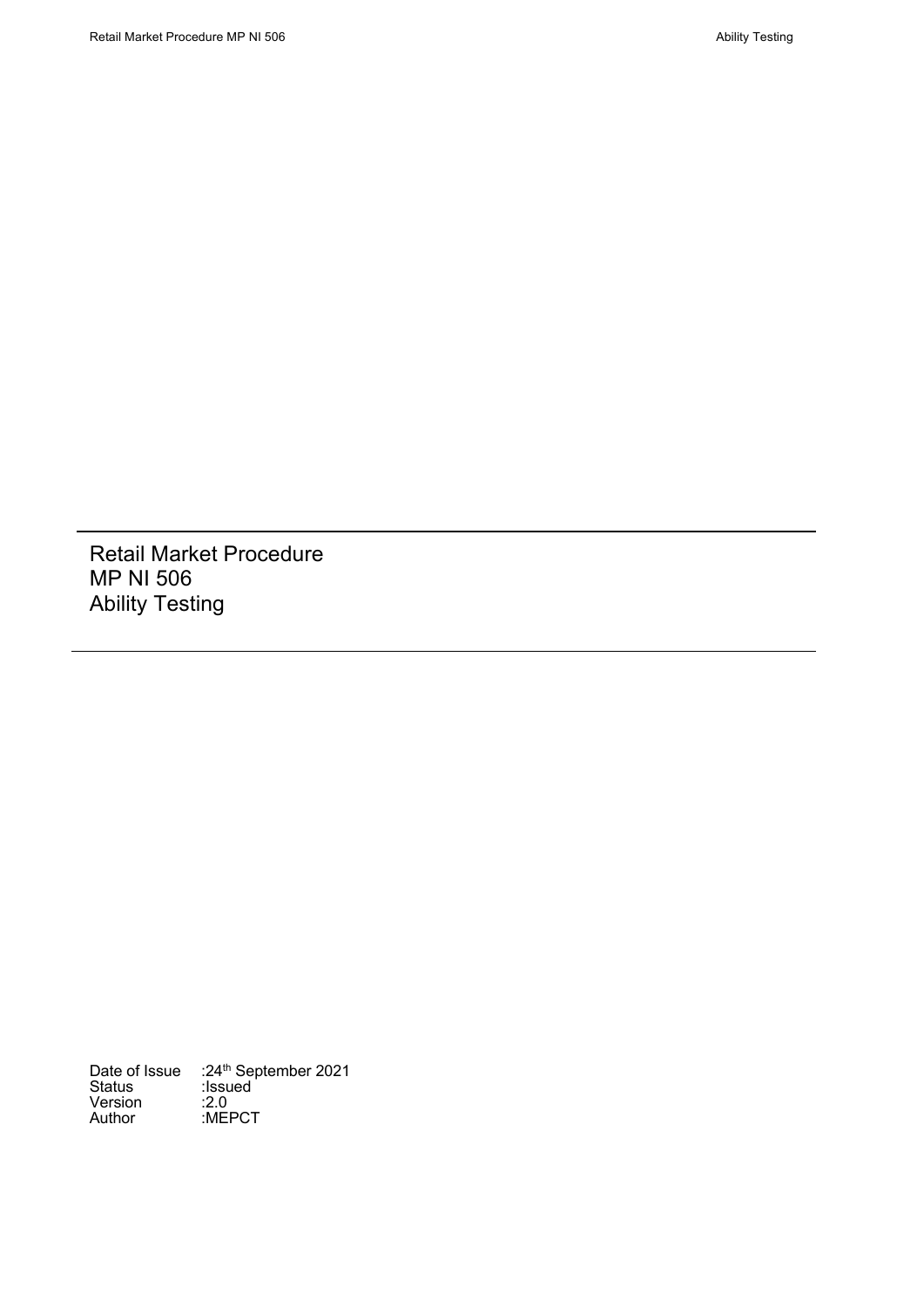| $\mathbf 1$    |      |  |  |
|----------------|------|--|--|
|                | 1.1  |  |  |
|                | 1.2  |  |  |
| $\overline{2}$ |      |  |  |
|                | 2.1  |  |  |
|                | 2.2  |  |  |
|                | 2.3  |  |  |
|                | 2.4  |  |  |
|                | 2.5  |  |  |
|                | 2.6  |  |  |
| 3              |      |  |  |
|                | 3.1  |  |  |
|                | 3.2  |  |  |
| 4              |      |  |  |
|                | 4.1  |  |  |
|                | 4.2  |  |  |
| 5              |      |  |  |
|                | 5.1  |  |  |
|                | 5.2  |  |  |
|                | 5.3  |  |  |
|                | 5.4  |  |  |
|                | 5.5  |  |  |
|                | 5.6  |  |  |
|                | 5.7  |  |  |
|                | 5.8  |  |  |
|                | 5.9  |  |  |
|                | 5.10 |  |  |
|                | 5.11 |  |  |
|                | 5.12 |  |  |
|                | 5.13 |  |  |
| 6              |      |  |  |
|                | 6.1  |  |  |
|                | 6.2  |  |  |
|                | 6.3  |  |  |
|                | 6.4  |  |  |
| 7              |      |  |  |
|                | 7.1  |  |  |
|                | 7.2  |  |  |
|                | 7.3  |  |  |
|                | 7.4  |  |  |
|                | 7.5  |  |  |
|                | 7.6  |  |  |
|                | 7.7  |  |  |
|                | 7.8  |  |  |
| 8              |      |  |  |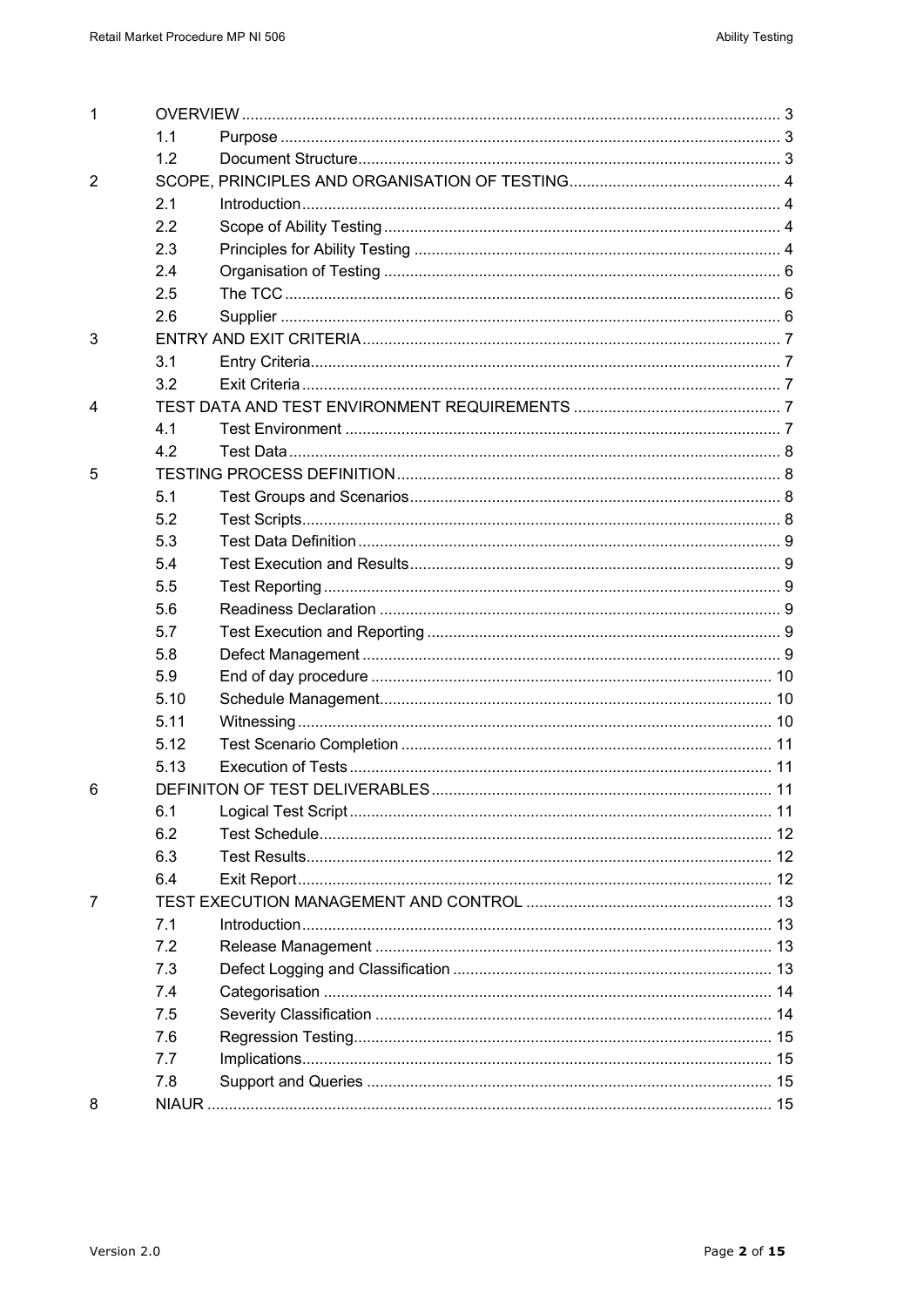#### 1. **OVERVIEW**

#### 1.1 **Purpose**

MP NI 501 Market Entry Process and MP NI 502 Re-certification refer to Ability Tests to be executed by a Supplier.

This procedure describes the test framework for Ability Testing and provides guidance for a Supplier to prepare for and execute Ability Testing. The purpose of this procedure is to:

- 1.1.1 Define the overall approach to be adopted for Ability Testing;
- 1.1.2 Define the entry and exit criteria for Ability Testing;
- 1.1.3 Define the scope of Ability Testing;
- 1.1.4 Identify the responsibilities of each party;
- 1.1.5 Describe how Ability Testing will be managed and controlled by the Test Control Centre ("TCC"); and
- 1.1.6 Outline the management controls and procedures required.

Testing will be concentrated on the Supplier systems and processes which interact with the central market systems operated on behalf of NIE.

The objective of Ability Testing is to confirm that the Supplier can exchange messages effectively with NIE and can perform discrete retail market transactions.

The TCC will interoperate with the Supplier in the Ability Tests using the Electricity Market Messaging Application ("EMMA") infrastructure.

### 1.2 **Document Structure**

The remainder of this procedure is structured as follows:

- 1.2.1 **Section 2 – "Scope, Principles and Organisation of Testing"**, sets out the scope and principles of Ability Testing;
- 1.2.2 **Section 3 – "Entry and Exit Criteria"**, describes the criteria that Suppliers must satisfy to enter and exit Ability Testing;
- 1.2.3 **Section 4 – "Test Data and Test Environment Requirements"**, gives an overview of the Supplier requirements to provide test data, test environment and test resources;
- 1.2.4 **Section 5 – "Testing Process Definition"**, describes the testing process;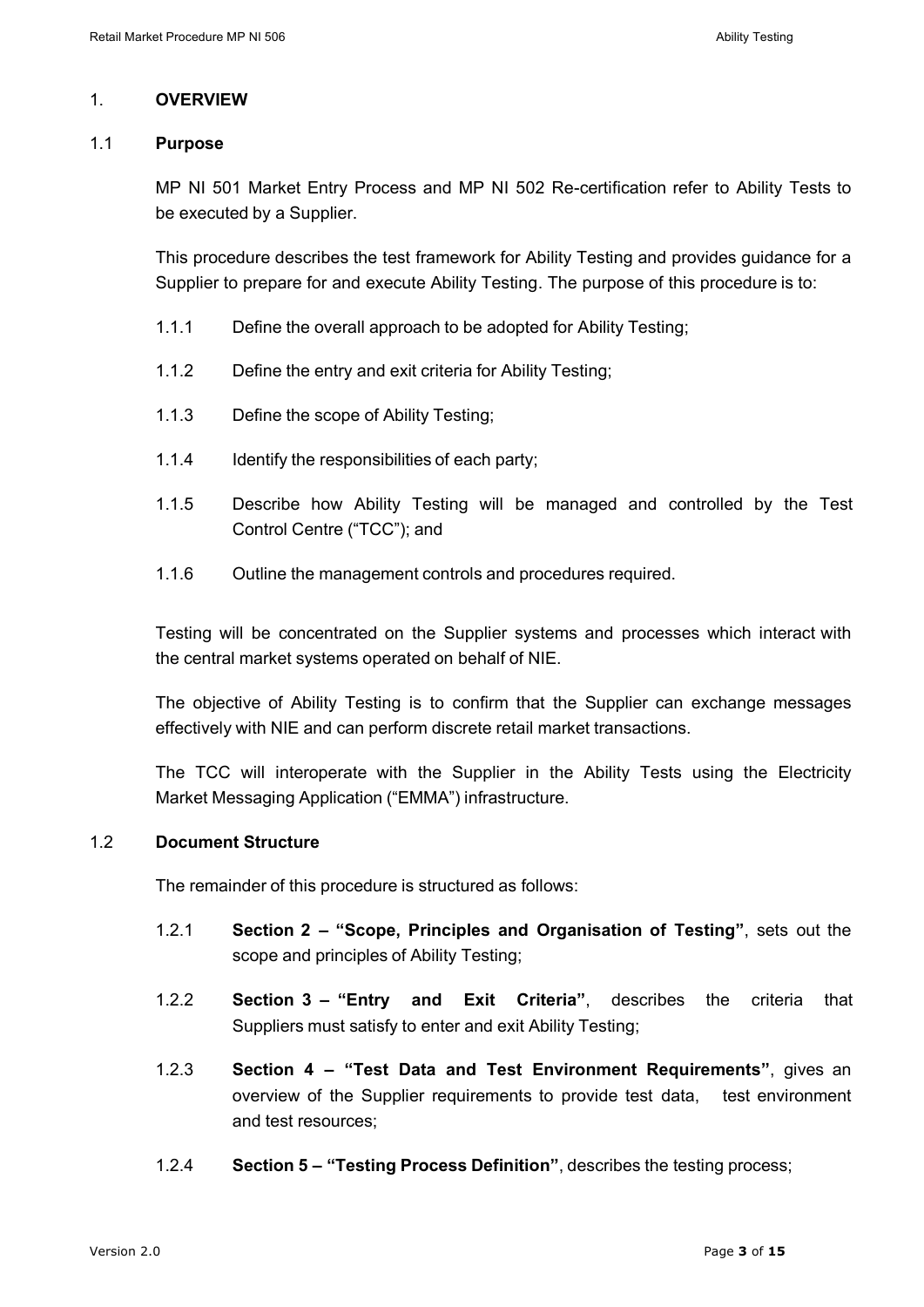- 1.2.5 **Section 6 – "Definition of Testing Deliverables"**, describes the content of the test schedule, test scripts, test results, incident report and the Exit Report;
- 1.2.6 **Section 7 – "Test Management and Control"**, describes key management activities, controls, procedures and concepts that will be used in Ability Testing;
- 1.2.7 **Section 8 – "NIAUR"**, describes the role of NIAUR.

### 2. **SCOPE, PRINCIPLES AND ORGANISATION OF TESTING**

#### 2.1 **Introduction**

A Supplier is required to exchange market messages with NIE through the Electricity Market Messaging Application ("EMMA") in accordance with the TIBCO Licence.

### 2.2 **Scope of Ability Testing**

The scope of Ability Testing will include:

- 2.2.1 Any Supplier system which provides an interface to EMMA;
- 2.2.2 Supplier implementation of EMMA;
- 2.2.3 Central Systems, namely:
	- 2.2.3.1 The use of EMMA and associated Gateways;
	- 2.2.3.2 NIE systems which interface with EMMA and associated Gateways; and
	- 2.2.3.3 Market web-site. The scope of Ability Testing shall exclude:
- 2.2.4 Supplier and NIE business processes;
- 2.2.5 Any testing associated with the Single Electricity Market Arrangements (SEM).

### 2.3 **Principles for Ability Testing**

The overall approach for Ability Testing will be guided by the following high-level principles:

2.3.1 Clearly defined roles and responsibilities will be specified for all parties in each test;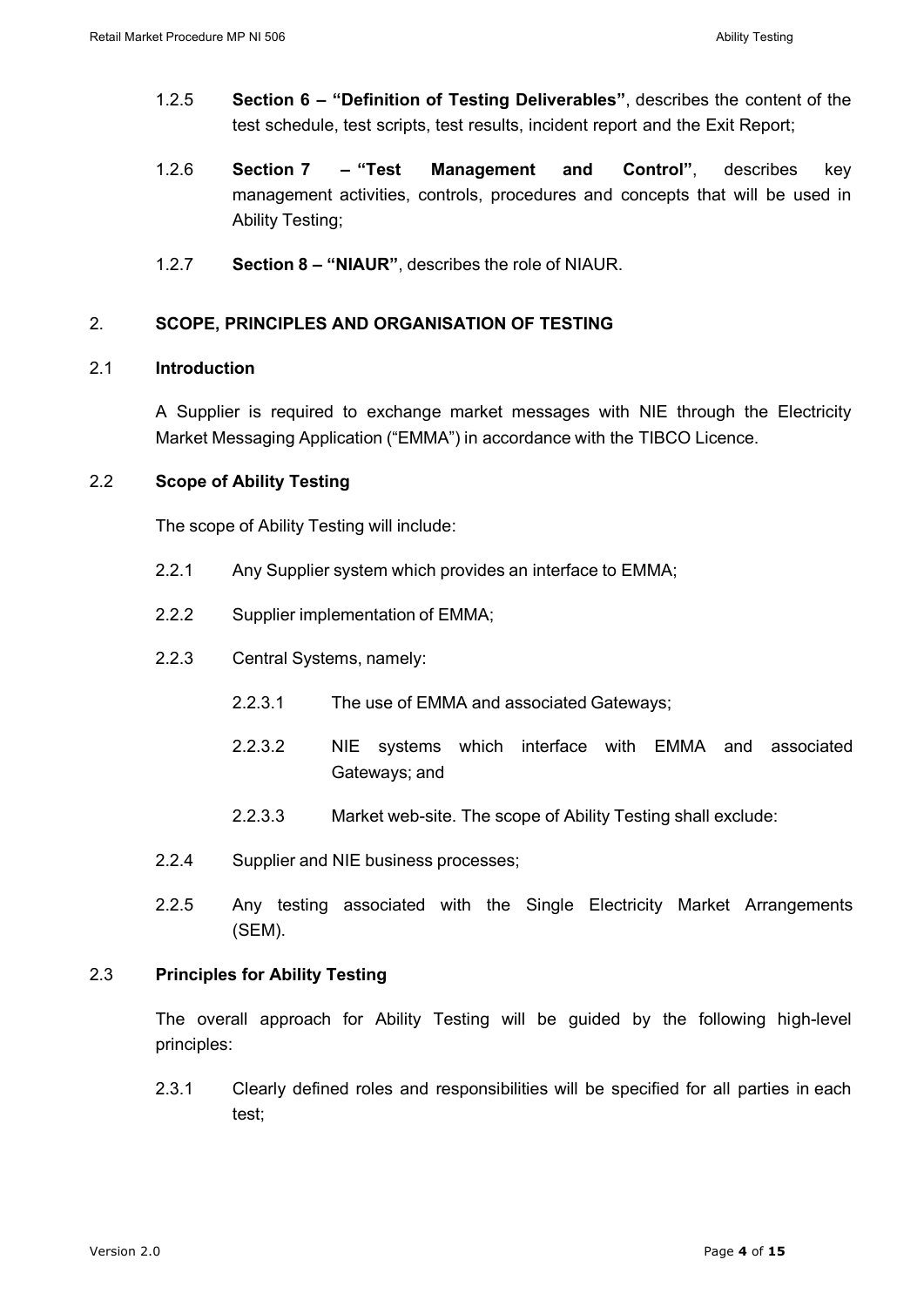- 2.3.2 A clearly defined, structured approach to test preparation and execution will be employed;
- 2.3.3 Effective co-ordination and management of testing between the TCC and the Supplier is required to ensure effective conduct and completion of testing;
- 2.3.4 To provide predictability of results, Ability Testing will be conducted using simulated data provided by the TCC;
- 2.3.5 Required resource levels and skills will be specified as early as possible;
- 2.3.6 Staff involved in testing will, where possible, be those individuals who are expected to perform their operational tasks during day to day operations;
- 2.3.7 Each Ability Testing Test Scenario execution will involve the participation of a single Supplier. Where a Test Scenario requires additional roles, TCC will simulate these roles;
- 2.3.8 Ability Testing will be conducted within a test environment assigned for the purpose.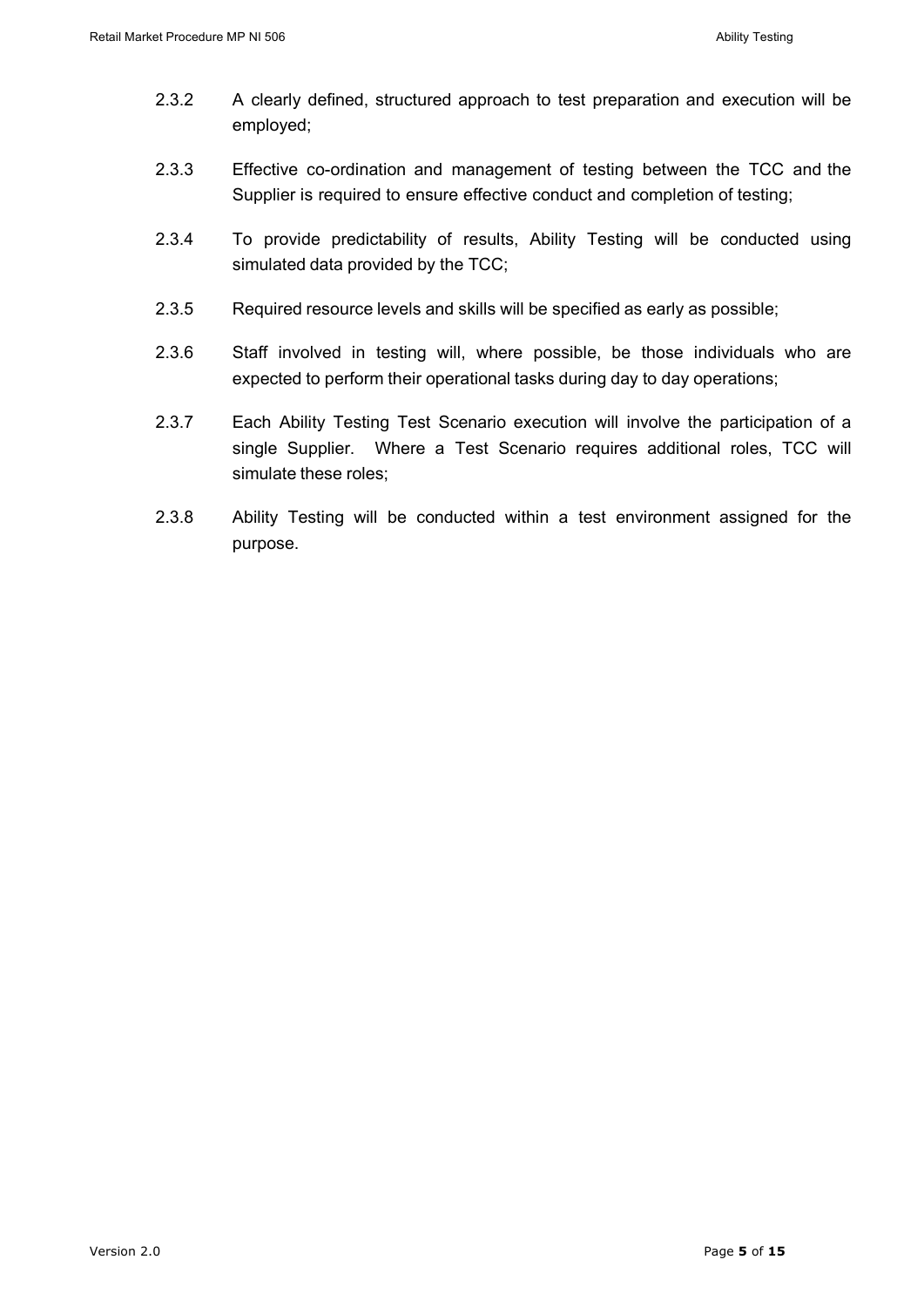# 2.4 **Organisation of Testing**

The following diagram illustrates how Ability Testing is organised.



### 2.5 **The TCC**

The TCC acting on behalf of the Market Entry Process Co-ordination Team ("MEPCT") will work closely with the Supplier throughout test execution and will be responsible for the following activities:

- 2.5.1 Acting as a help desk (in relation to testing) and a single point of contact during testing for a Supplier;
- 2.5.2 Receiving test results and defect reports from a Supplier and test witnesses;
- 2.5.3 Agreeing with the Supplier a defect action plan; and
- 2.5.4 Providing advice and guidance on Certification matters.

### 2.6 **Supplier**

A Supplier is responsible for test execution and for reporting progress and defects to the TCC. A Supplier will have a nominated testing manager and a nominated communication manager responsible for providing a single point of contact to and from the TCC. The same person may perform these roles.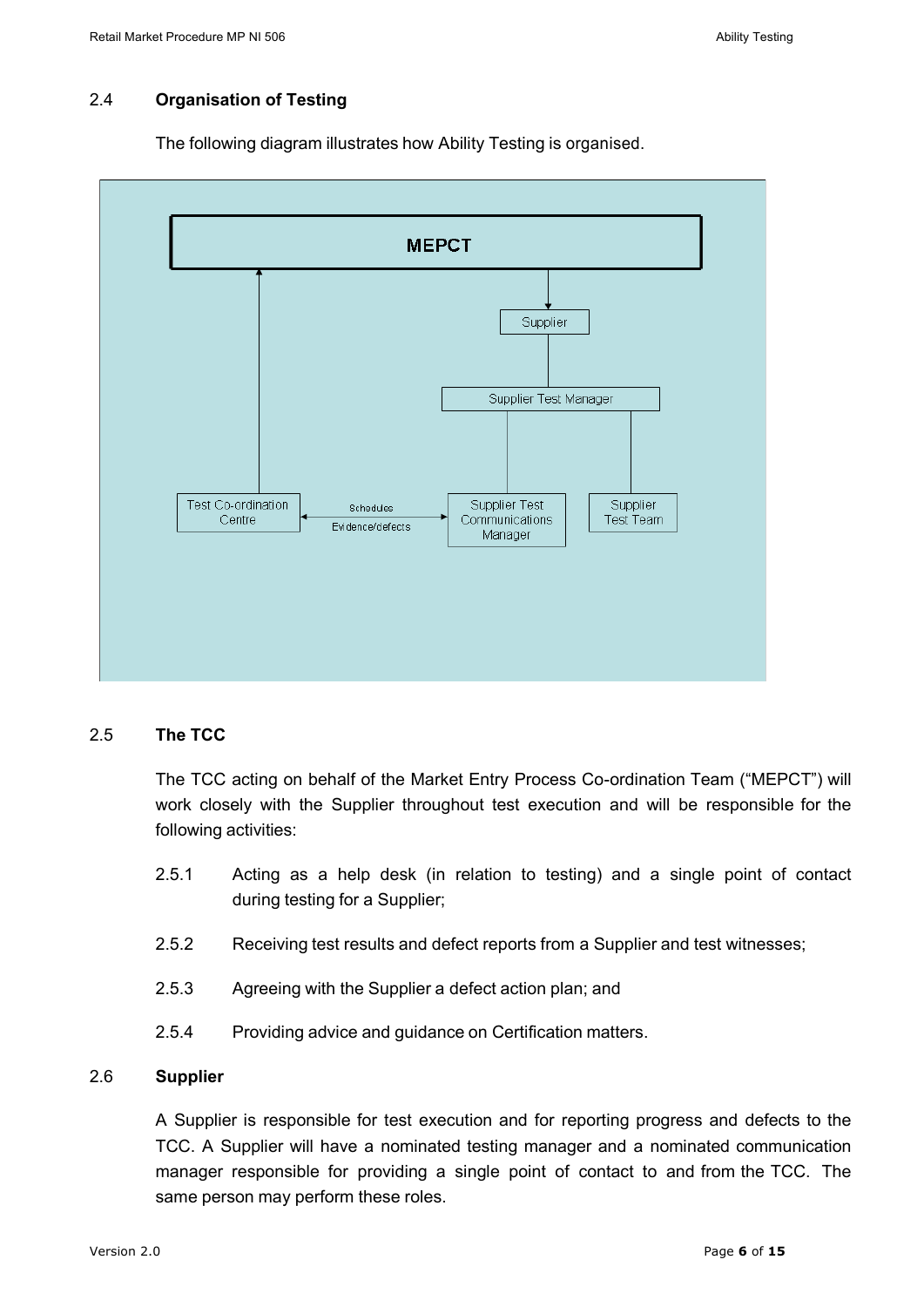The testing manager will be responsible for the overall coordination and management of all testing activities for the Supplier.

## 3. **ENTRY AND EXIT CRITERIA**

This section describes the criteria that a Supplier must satisfy to enter and complete each stage of the Ability Testing.

#### 3.1 **Entry Criteria**

Prior to the commencement of the Ability Test, the following entry criteria will need to be satisfied:

- 3.1.1 The Supplier will have completed a Market Entry Application Form;
- 3.1.2 A Test schedule will have been completed and agreed;
- 3.1.3 A test environment being available as required for the Ability Testing;
- 3.1.4 Data required for the Ability Tests having been pre-populated into the systems required for the Ability Tests;
- 3.1.5 Facilities and resources for test management, co-ordination, witnessing and reporting being ready and available;
- 3.1.6 The Supplier having submitted a Declaration of Readiness to begin Ability Testing; and
- 3.1.7 Where a Supplier has a reduced scope of market participation, then the Supplier will not be required to perform tests which are outside this scope.

### 3.2 **Exit Criteria**

The following exit criteria must be satisfied in order to complete the Ability Tests:

- 3.2.1 The Supplier has successfully sent all required messages to NIE through EMMA;
- 3.2.2 The Supplier has successfully received all required messages from NIE through EMMA; and
- 3.2.3 The Supplier will have provided all required Ability Testing evidence to TCC.

## 4. **TEST DATA AND TEST ENVIRONMENT REQUIREMENTS**

#### 4.1 **Test Environment**

The Test Environment for Ability Testing will consist of the following components: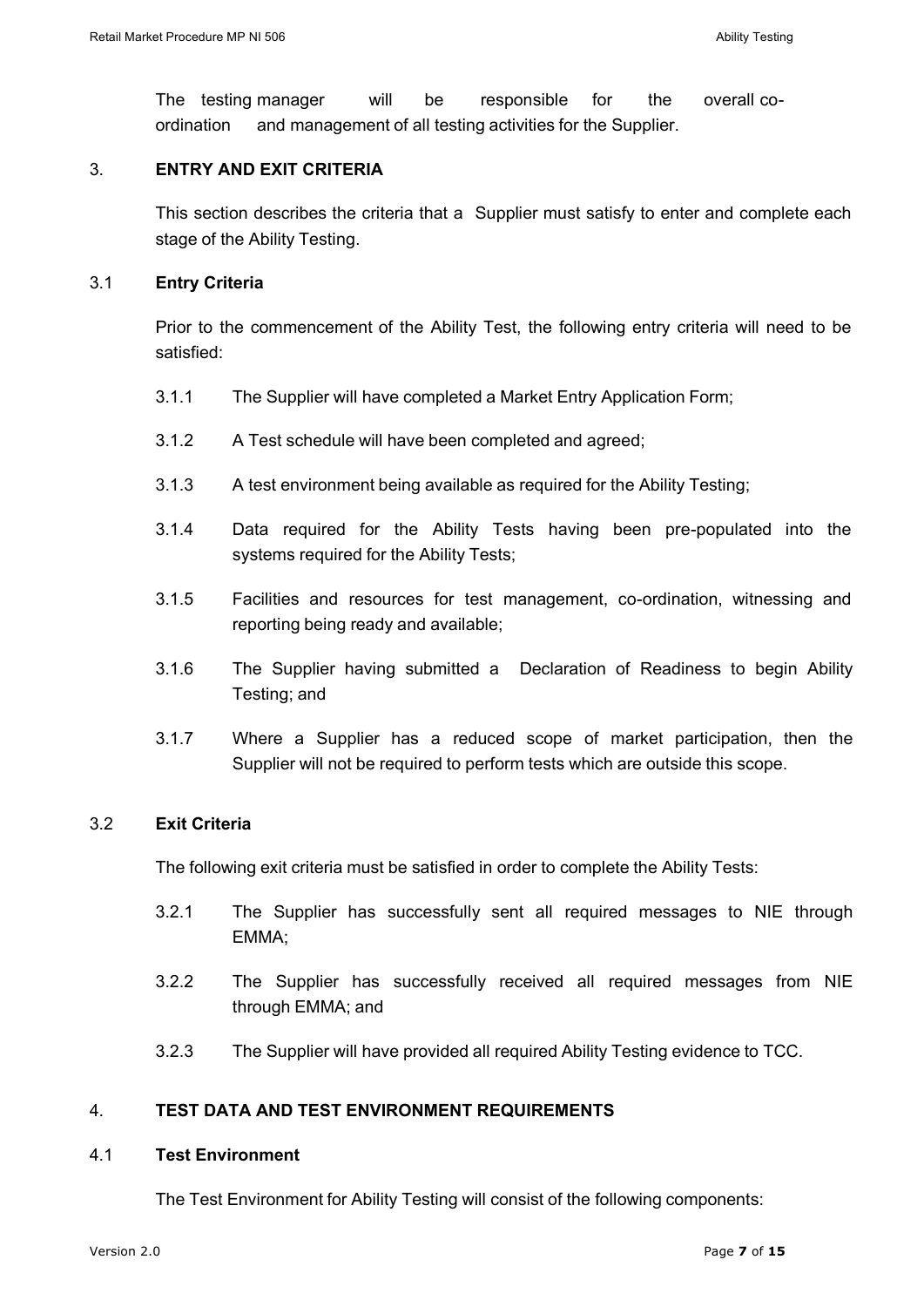- 4.1.1 The relevant NIE systems as are necessary to support the Test Scenarios;
- 4.1.2 EMMA and associated Gateways; and
- 4.1.3 Supplier systems which interface in their environment with EMMA.

The Test Environment proposed by the Supplier will be a replication of that used, or intended to be used, as stated in the information provided to the TCC.

Suppliers will be responsible for the following:

- 4.1.4 Provision of hardware on which to run the applications they will use to interface with EMMA;
- 4.1.5 Provision and support of software applications which they will use to interface in their environment with EMMA;
- 4.1.6 Populating the above environment with the data required for Ability Testing;
- 4.1.7 Provision of support for the above environment through Ability Testing.

### 4.2 **Test Data**

Ability Testing will be executed using data provided by TCC.

The TCC will define the minimum requirements for test data for each Test Scenario.

#### 5. **TESTING PROCESS DEFINITION**

This section describes the planned approach for Ability Testing based on: test groups, scenarios, test scripts, test execution results and test reporting.

#### 5.1 **Test Groups and Scenarios**

A Test Scenario describes a specific Test. A Test Group provides a logical grouping of related Test Scenarios.

## 5.2 **Test Scripts**

The TCC will provide Logical Test Scripts which provide step-by-step process requirements, data requirements and expected results for each Test Scenario. Process requirements will be generic and will be based on the baseline Retail Market Procedures, Market Message Implementation Guides and Baseline Core Components. Data requirements will be specified in a manner which is independent of any computer system or software. The Supplier may create a set of Physical Test Scripts based on the Logical Test Scripts provided by the TCC.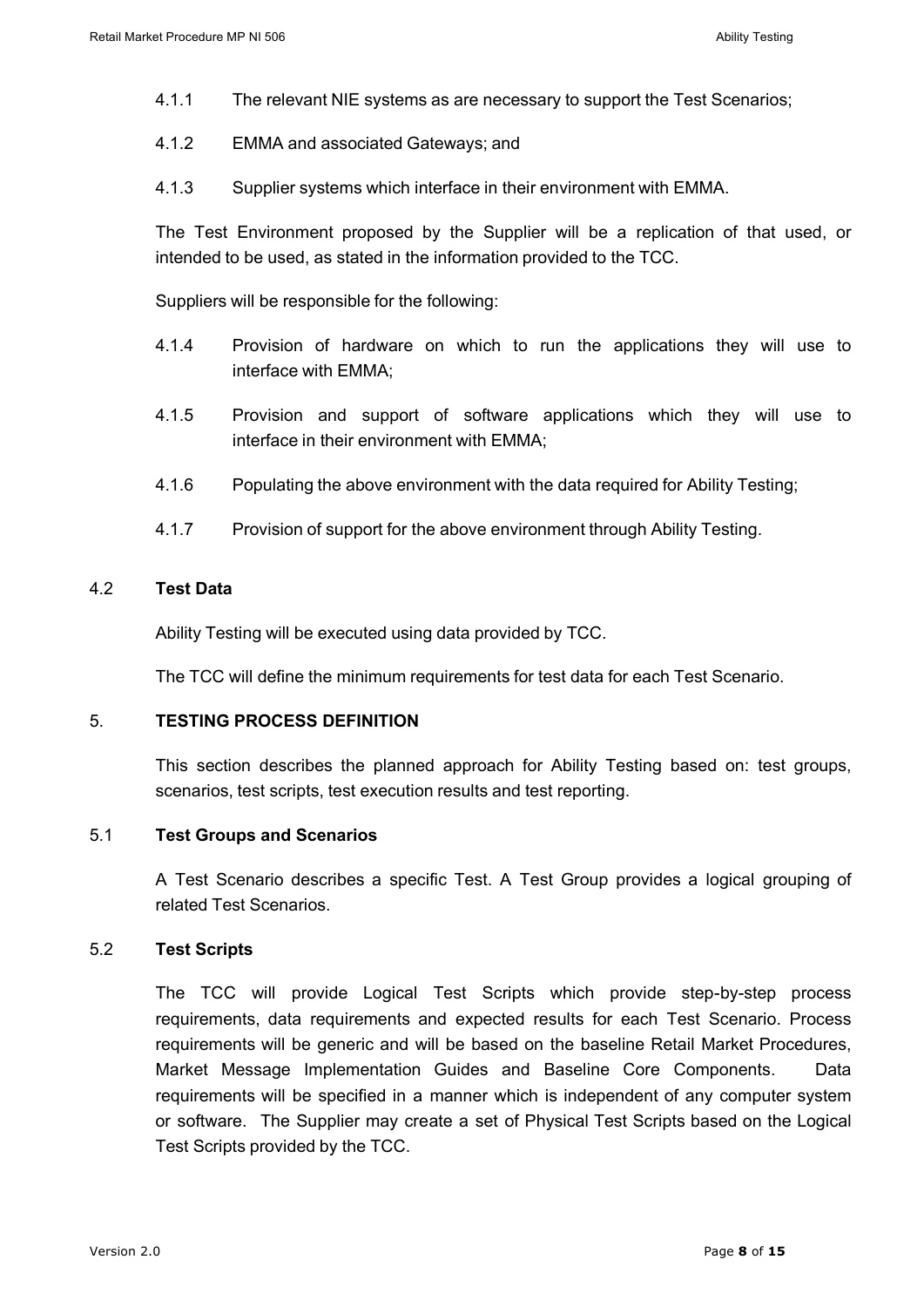## 5.3 **Test Data Definition**

The Logical Test Scripts will describe the pre-requisite data requirements for a Test Scenario, the Test Data Definition will identify, for each execution of a Logical Test Script, specific data to be used. Examples of this data are the MPRN and the Meter Configuration or Reading Data Values to be used. It is planned that Ability Testing will be conducted using data which will be provided by the TCC.

## 5.4 **Test Execution and Results**

The Suppliers will be responsible for execution of tests in accordance with the schedule issued by the TCC. Test Results will be documented by the Supplier and reported to the TCC. The Supplier will also report to the TCC on any deviations from the expected results. Each test schedule will be provided in advance of test execution as part of test preparation.

## 5.5 **Test Reporting**

The TCC will collate all test results and will also monitor deviations from the expected results. At the completion of Ability Testing, the TCC will produce a report of the testing completed.

### 5.6 **Readiness Declaration**

Prior to the commencement of the Ability Testing the Supplier will confirm to the TCC that the relevant Entry Criteria have been satisfied by submitting a Readiness Declaration.

### 5.7 **Test Execution and Reporting**

The Supplier will execute each step of the Logical Test Scripts for which they are responsible in accordance with the Test Schedule or as directed by the TCC.

The Supplier will document the completion of each step and will create and retain evidence of the completion of each message step.

During test execution at an agreed time each Business Day the Supplier will confirm the test steps completed to enable the TCC to update the Detailed Test Schedule.

The TCC are responsible for determining whether a deviation has occurred. Whenever a defect is encountered it will be documented on a Defect Report, assigned a severity classification by the TCC and communicated to the Supplier. The classification of severity is set out in the section Defect Logging and Classification.

### 5.8 **Defect Management**

The TCC will review defects as they are received in order to assess allocation for ownership and resolution.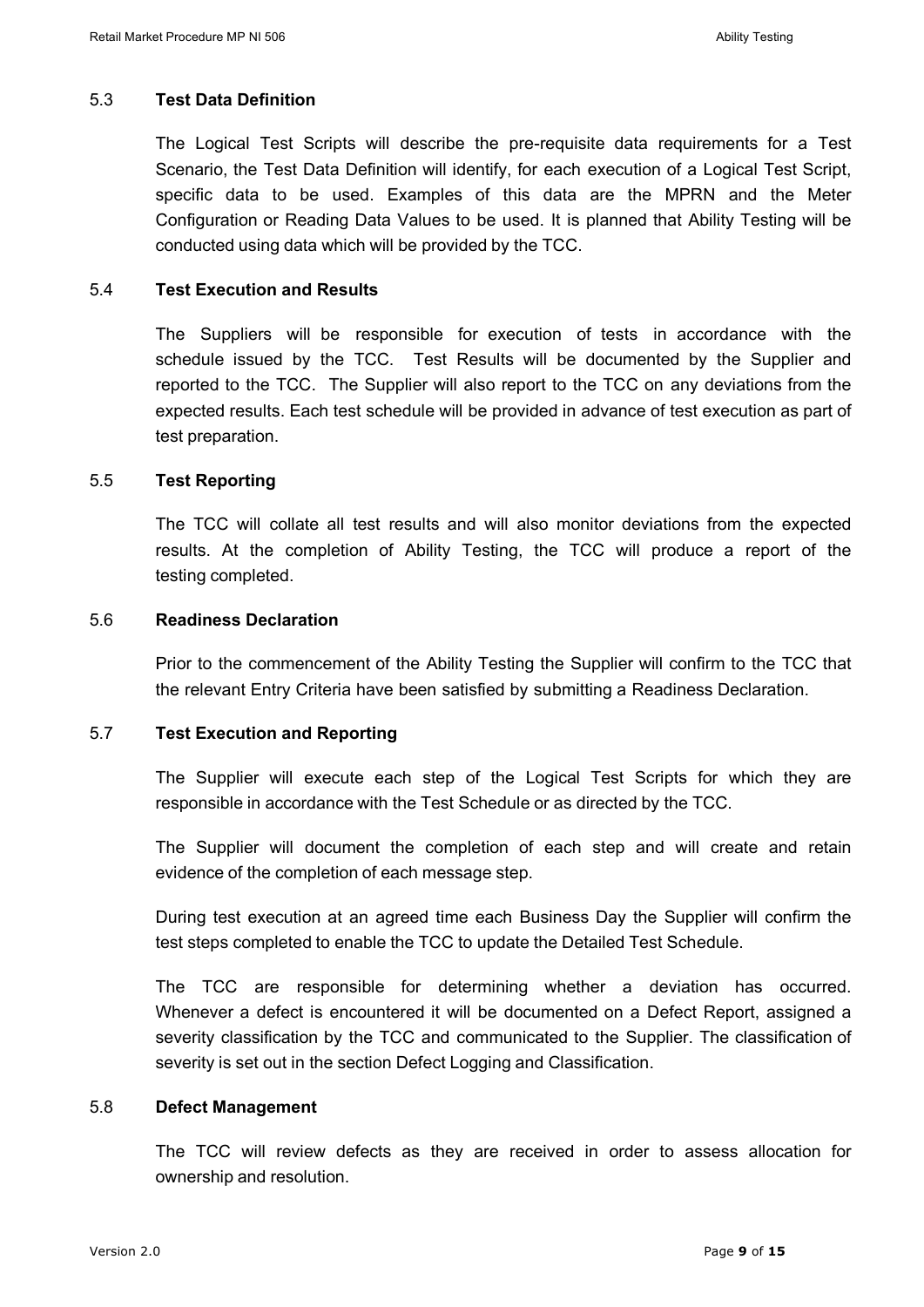For defects in severity Classes 1, 2 and 3, a Defect Action Plan will be agreed as soon as possible with the Supplier. For defects in severity Class 4, a Defect Action Plan will be agreed by the end of Ability Testing with the Supplier and recorded in the Exit Report.

The Supplier will report progress daily to the TCC against the Defects which have been allocated to the Supplier for resolution.

The TCC will review on a daily basis the progress of Defect Action Plans in severity Classes 1, 2 and 3.

Where a Supplier has failed to meet its responsibilities under a Defect Action Plan TCC may suspend further testing until a resolution is agreed. Where no resolution is agreed TCC may escalate the matter to NIAUR.

## 5.9 **End of day procedure**

At the completion of testing for a day the TCC will

- 5.9.1 Review Test Progress for the day;
- 5.9.2 Review Defects that have occurred;
- 5.9.3 Confirm Defect Action Plans;
- 5.9.4 Review progress against Defect Action Plans;
- 5.9.5 Agree any changes to the test schedule;
- 5.9.6 Preview Testing for the next Business Day.

### 5.10 **Schedule Management**

The TCC will liaise with the Supplier to ensure timely rescheduling of appropriate tests where there has been a delay during execution or where defects are reported which necessitate re-execution of tests. Rescheduling will be agreed with the Supplier on, or before, the day on which testing is due to take place.

### 5.11 **Witnessing**

The TCC may witness any tests or part of tests at the Supplier site during test execution. NIE shall provide notice to the Supplier by no later than 5pm on the previous Business Day.

The witness will not seek any visibility of the Supplier internal systems but will require reasonable access to ascertain the actions documented in the Logical Test Scripts are being followed correctly and in accordance with the Ability Testing principles.

The Supplier shall ensure that the following facilities are providing during TCC's visit to the Supplier: a clear desk, telephone and internet access for the use of the witness during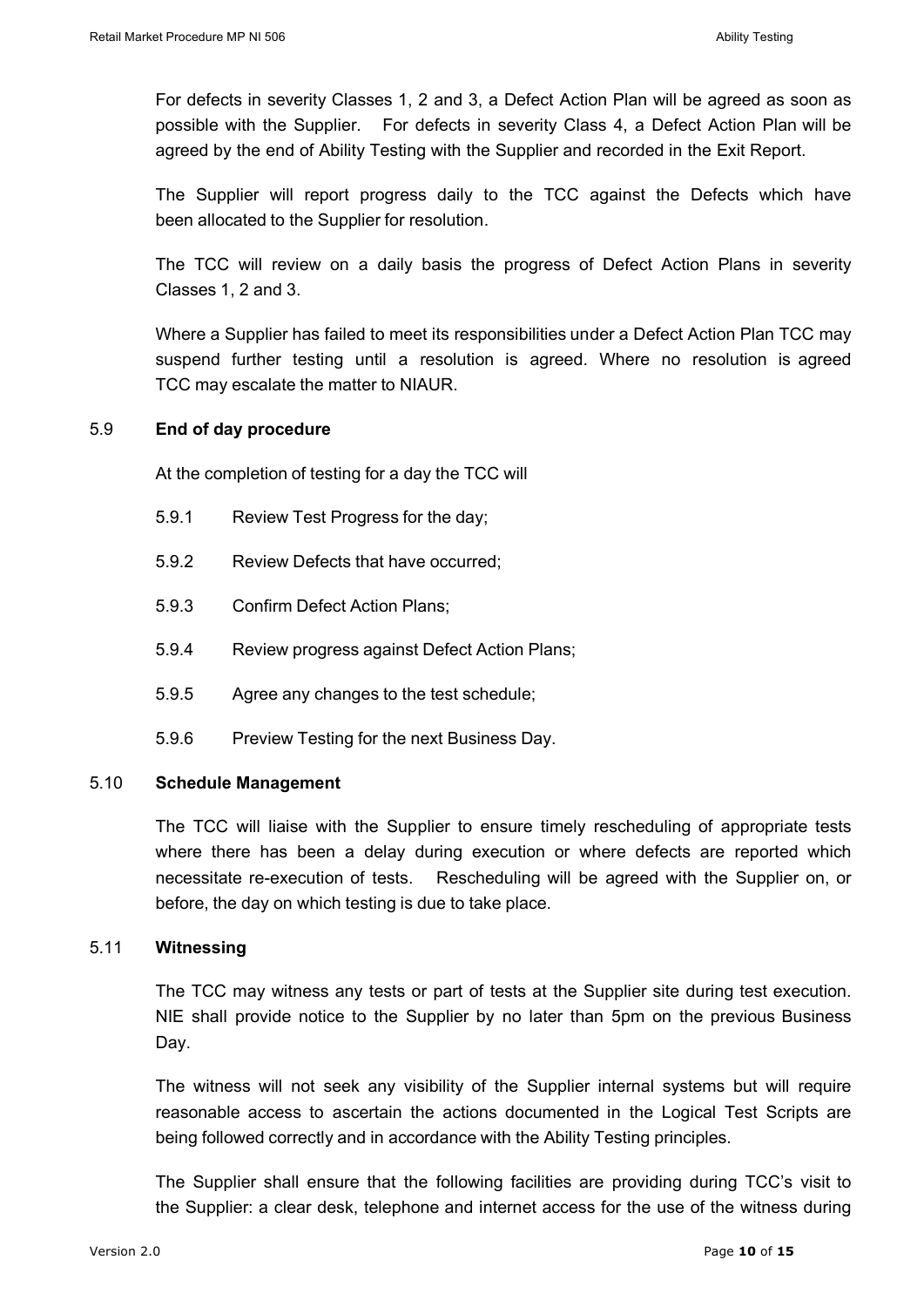the visit, as well as access to the testers themselves during testing. This desk must be within the same building in which the tests are executed.

#### 5.12 **Test Scenario Completion**

A Test Scenario will be completed when all the steps of a Logical Test Script have been completed successfully or when it is agreed between the TCC and the Supplier that it is not possible to complete all the steps of a Logical Test Script successfully.

#### 5.13 **Execution of Tests**

Under the management of the TCC, Suppliers will be expected to follow the scheduled execution of script scenarios, ensuring that all successful actions, unsuccessful actions and defects are reported.

#### 6. **DEFINITON OF TEST DELIVERABLES**

#### 6.1 **Logical Test Script**

The Logical Test Scripts developed by the TCC will provide step-by-step requirements for each Test Scenario within Ability Testing. Some Test Scenarios may require multiple Logical Test Scripts.

The Logical Test Scripts will form the basis for:

- 6.1.1 Test Scheduling;
- 6.1.2 Development of Physical Test Scripts or equivalent by Suppliers;
- 6.1.3 Test Data Definition; and
- 6.1.4 Progress Reporting.

Logical Test Scripts will provide step-by-step process requirements, data requirements and expected results for each Test Scenario. Process requirements will be generic and based on the Retail Market Procedures. Data requirements will be specified in accordance with the Baseline.

A Logical Test Script will contain:

- 6.1.5 Identification materials including:
	- 6.1.5.1 Logical Test Script Number
	- 6.1.5.2 Test Script Title
	- 6.1.5.3 Test Stage, Group and Scenario
	- 6.1.5.4 References to applicable Retail Market Procedures and Business Specifications for Market Messages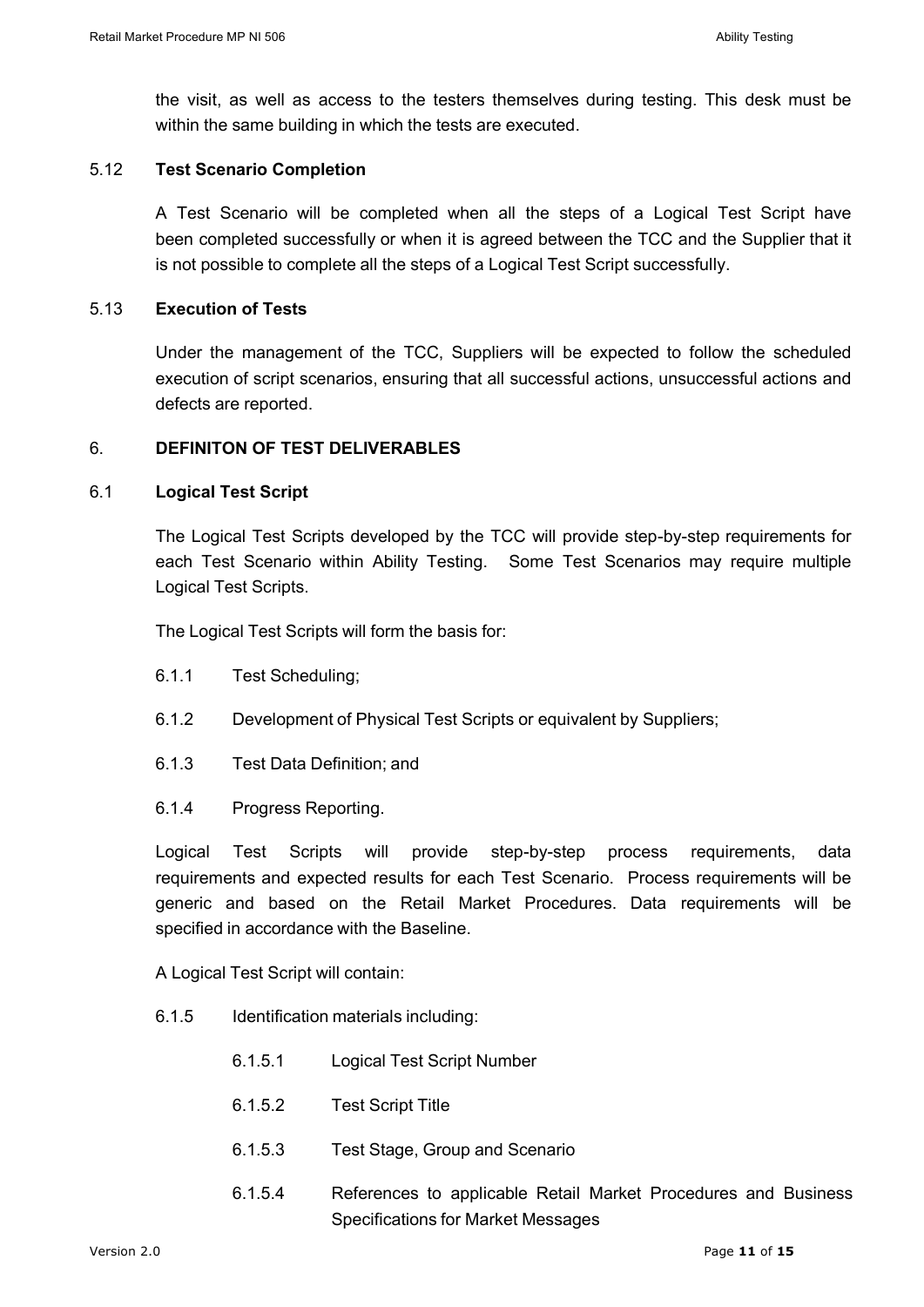- 6.1.5.5 Document Control and History
- 6.1.5.6 Test Description
- 6.1.6 General Test Data Requirements including:
	- 6.1.6.1 Meter Point and Messaging Data requirements
- 6.1.7 Step-by-step requirements including:
	- 6.1.7.1 Test Reference and Step Number
	- 6.1.7.2 Supplier responsible for executing step and sending messages
	- 6.1.7.3 Supplier responsible for receiving messages
	- 6.1.7.4 Logical Business Day for execution of step, expressed as an offset from the day on which the execution of the Logical Test Script shall start
	- 6.1.7.5 Instruction as to the action to be taken by Supplier
	- 6.1.7.6 Description of the Expected Result

## 6.2 **Test Schedule**

The Test Schedule covers the test execution period, matching each Logical Test Script Day to a calendar day. Tests may be designed to take account of weekends and Bank Holidays. It is initially produced prior to the commencement of Ability Testing and agreed with the Supplier.

During the test execution period, the Test Schedule will be updated on a day-to-day basis to reflect testing progress. It will also be used to reschedule testing as determined by TCC.

### 6.3 **Test Results**

The Supplier is required to retain evidence of test results and also to provide evidence to the TCC confirming the completion of each Test Scenario.

Evidence of test results may be a report, a copy of a message, email (including attachment) or file produced or a copy of a screenshot.

### 6.4 **Exit Report**

The Exit Report is produced by the TCC at the end of Ability Testing for a Supplier. It will summarise:

6.4.1 The Test Scenarios that have been completed;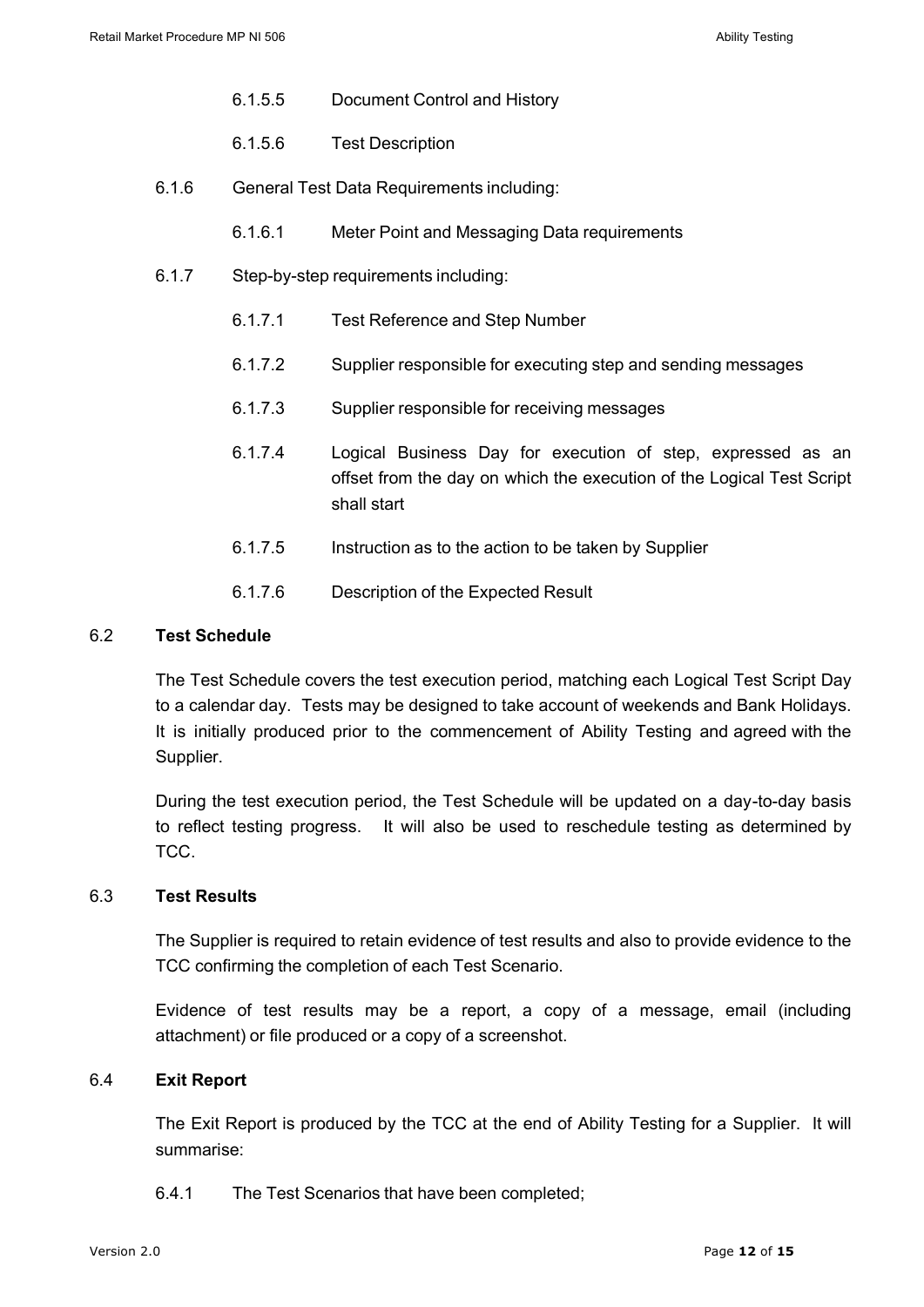- 6.4.2 The Test Scenarios that have not been completed with reasons;
- 6.4.3 Defects raised, closed and outstanding according to responsibility for clearance, category and severity classification;
- 6.4.4 Defect actionsdue to be completed but outstanding according to responsibility for clearance, category and severity classification.

#### 7. **TEST EXECUTION MANAGEMENT AND CONTROL**

#### 7.1 **Introduction**

This section describes the key management activities, controls and procedures that will be used to support Ability Testing. Specifically, this section includes the following:

- 7.1.1 Release Management;
- 7.1.2 Defect Logging and Classification;
- 7.1.3 Regression Testing;
- 7.1.4 Reporting and Communication; and
- 7.1.5 Support and Queries.

#### 7.2 **Release Management**

Throughout testing, each Supplier is expected to have adequate release management controls in place which will apply when required.

#### 7.3 **Defect Logging and Classification**

Defects are defined as being observed discrepancies between expected and actual test results; these may be functional (system-related), non-functional or operational (processrelated). Each time a deviation from a Logical Test Script is identified, a detailed defect report will be logged and resolved in accordance with this document.

The TCC will log all reported defects electronically using an appropriate defect management tool.

Defects will be assigned a **category** that reflects the type of defect and a **severity classification** that reflects the impact that it has on the systems/processes. Severity classifications will be used to determine how quickly a defect needs to be analysed and resolved.

From time to time, it may be possible to defer the fixing of a defect by implementing a workaround. It should be noted that workarounds should only be viewed as temporary arrangements with a view of resolving them in the long-term.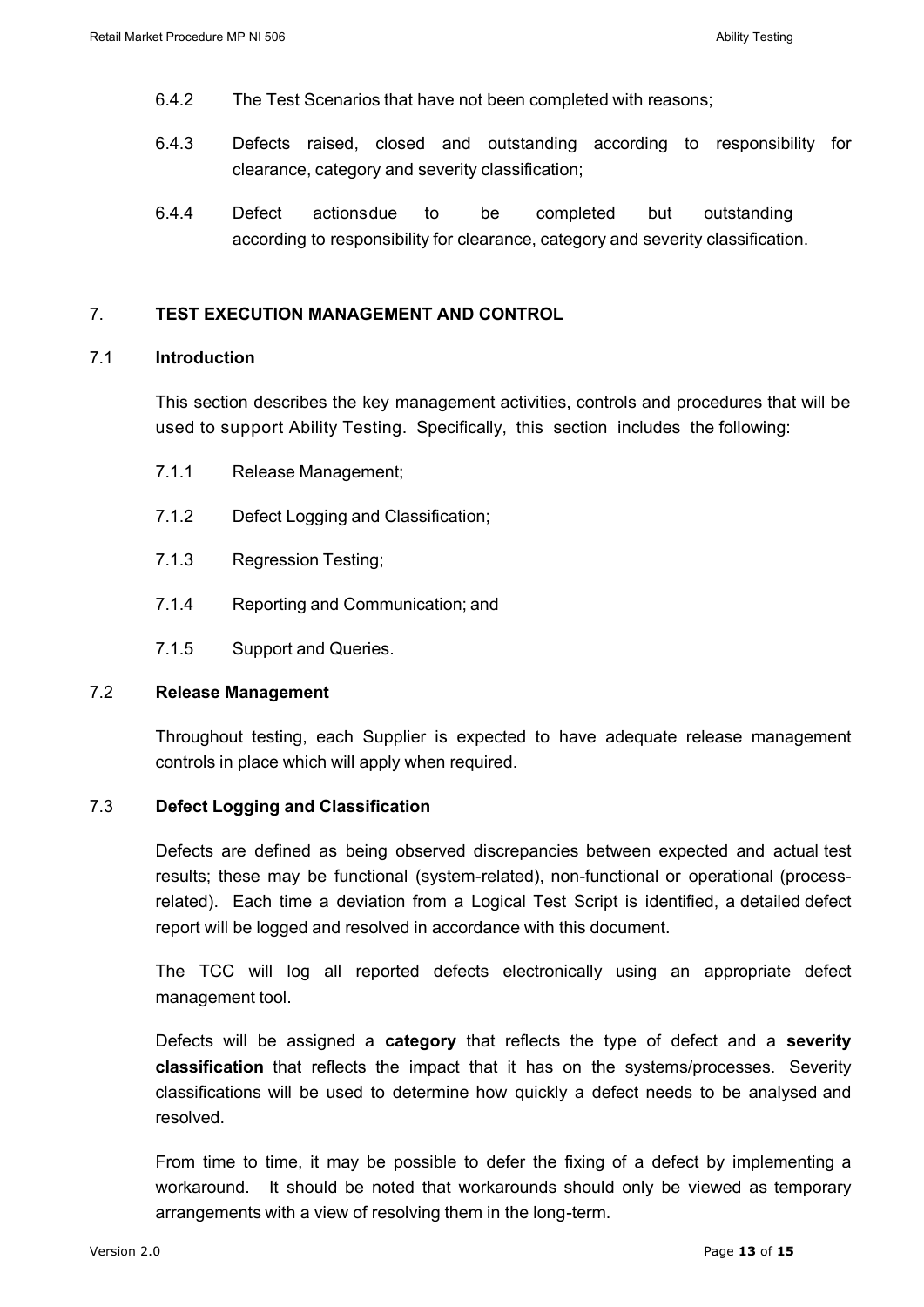### 7.4 **Categorisation**

Defects will be categorized as being:

- 7.4.1 **Category M – "market process definition error"** the market process is incorrect as the expected results cannot be produced; or
- 7.4.2 **Category P – "Supplier process or system error"** given the correct input data, the system or process did not generate the expected results; or
- 7.4.3 **Category S – "test script/data error**" the market or system requirement or expected result is not correctly reflected in the test script or test data documentation; or
- 7.4.4 **Category E – "execution error"**  the process did not execute in accordance with the expected results (e.g. the expected results were correct but were not achieved because incorrect data was used)

### 7.5 **Severity Classification**

The classification of severity should be as follows:

- 7.5.1 **Class 1** Defects which render the **entire system or process unusable**. All testing activities shall be immediately stopped. The evaluation and correction of the defect will be completed before testing is resumed.
- 7.5.2 **Class 2 -** Defects which render unavailable a **critical function** of the system or process. They include drastic program or system errors such as application failures, inability to perform data transfers, failure to access databases, and inability to display information to the users. These types of defects do not permit the continuation of a Test. Testing shall be stopped and evaluation and correction of the defect will be completed before Testing is resumed. Defects which fall into this category will include those which would prevent the correct processing of:
	- 7.5.2.1 Meter Point Registrations;
	- 7.5.2.2 Readings;
	- 7.5.2.3 UoS Billing or Data Aggregation.
- 7.5.3 **Class 3 -** Defects which produce **erroneous results** from any material function of the systems and are not Class 1 or Class 2 defects. These are defects which prevent a Test from completing with the expected results. Testing will continue and either:
	- 7.5.3.1 The defect will be evaluated, corrected and re-tested prior to the end of the current testing stage; or